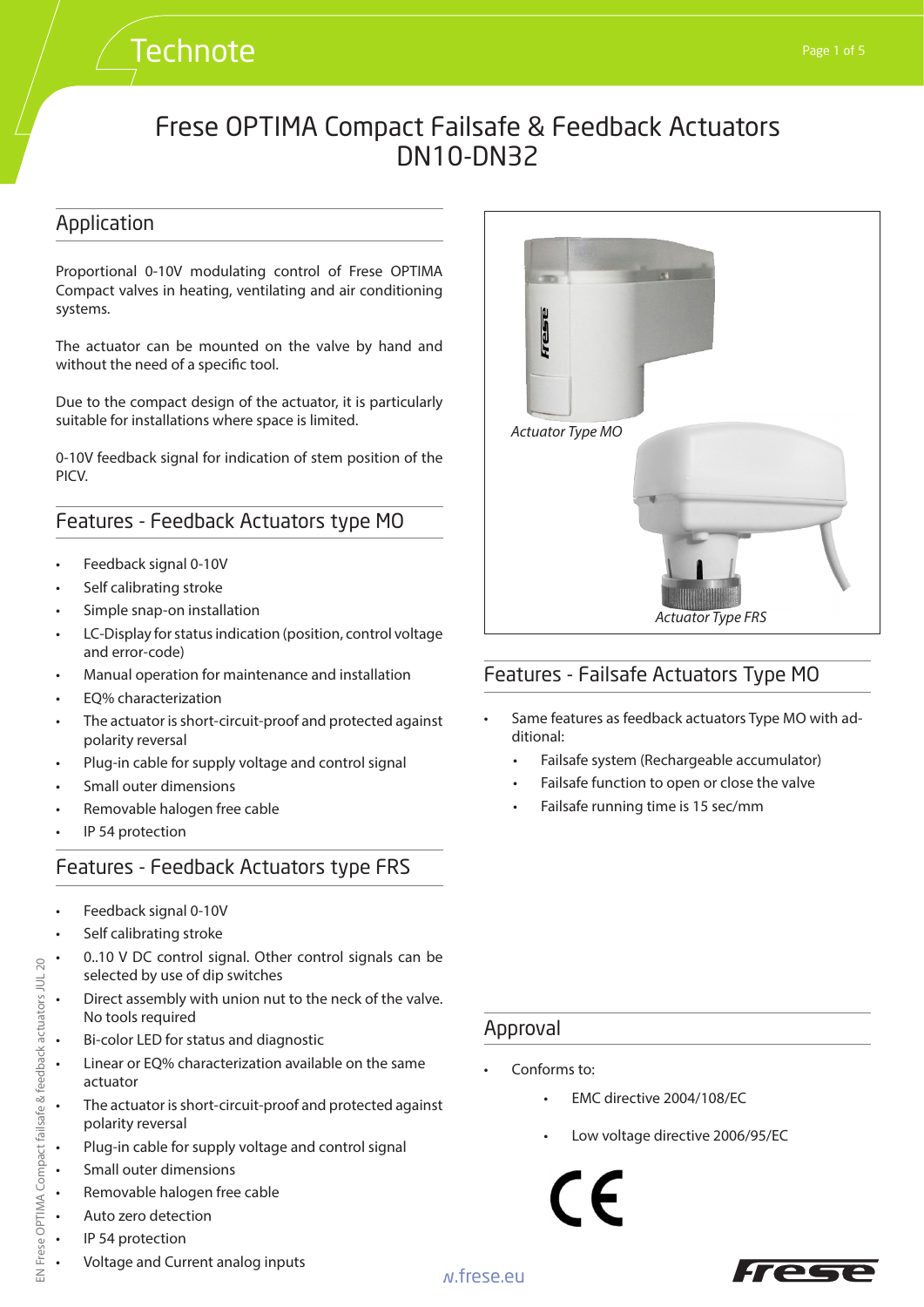## Technical data - Feedback Actuator Type MO

**Technote** 

| <b>Supply voltage:</b>     | 24V AC/DC              |  |  |
|----------------------------|------------------------|--|--|
| <b>Protection class:</b>   | IP 54 acc. EN60529     |  |  |
| <b>Frequency:</b>          | 50/60 Hz AC or DC      |  |  |
| <b>Control signal:</b>     | 0-10V DC               |  |  |
| Input impedance:           | >100 k Ohm (DC 0-10V)  |  |  |
| Force:                     | $>125N$                |  |  |
| Stroke:                    | Auto calibration       |  |  |
| <b>Ambient conditions:</b> | Temperature 0°C - 50°C |  |  |
|                            | Humidity 5-95% r.F.    |  |  |
| <b>Cable length:</b>       | 1.0 m, Halogen free    |  |  |
| Weight:                    | $0.15$ ka              |  |  |



## Operation Data

| Item no. | <b>Valve</b><br>Dim. | Control<br>sianal | <b>Running time</b><br>(50 Hz) | <b>Supply voltage</b>                  | <b>Power</b><br><b>Consumtion</b> | <b>Feedback</b><br>signal |
|----------|----------------------|-------------------|--------------------------------|----------------------------------------|-----------------------------------|---------------------------|
| 53-1979  | <b>DN10-DN32</b>     | DC 0-10V          | $15 \text{ s/mm}$              | 24V AC -10% /+20%<br>24V DC $+/- 20\%$ | 1.4W (2.6 VA)                     | $0 - 10V$                 |

## Technical data - Failsafe Actuator Type MO

| 24V AC/DC              |  |  |
|------------------------|--|--|
| IP 54 acc. EN60529     |  |  |
| 50/60 Hz or DC         |  |  |
| 0-10V DC               |  |  |
| >100 k Ohm (DC 0-10v)  |  |  |
| $>125N$                |  |  |
| Auto calibration       |  |  |
| Temperature 0°C - 50°C |  |  |
| Humidity 5-95% r.F.    |  |  |
| 1.0 m, Halogen free    |  |  |
| $0.15$ kg              |  |  |
|                        |  |  |



## Operation Data

| Item no. | <b>Valve</b><br>Dim. | <b>Control signal</b><br><b>Function</b> | <b>Running time</b><br>(50 Hz) | <b>Supply voltage</b>              | <b>Power</b><br><b>Consumtion</b>          | <b>Feedback</b><br>signal |
|----------|----------------------|------------------------------------------|--------------------------------|------------------------------------|--------------------------------------------|---------------------------|
| 53-1980  | <b>DN10-DN32</b>     | DC 0-10V<br>Fail Safe Open               | $15 \text{ s/mm}$              | 24V AC -10% /+20%<br>24V DC +/-20% | 1.4W (2.6 VA)<br>2.6W / 3.8 VA (Temporary) | $0 - 10V$                 |
| 53-1981  | DN10-DN32            | DC 0-10V<br>Fail Safe Close              | $15 \text{ s/mm}$              | 24V AC -10% /+20%<br>24V DC +/-20% | 1.4W (2.6 VA)<br>2.6W / 3.8 VA (Temporary) | $0 - 10V$                 |

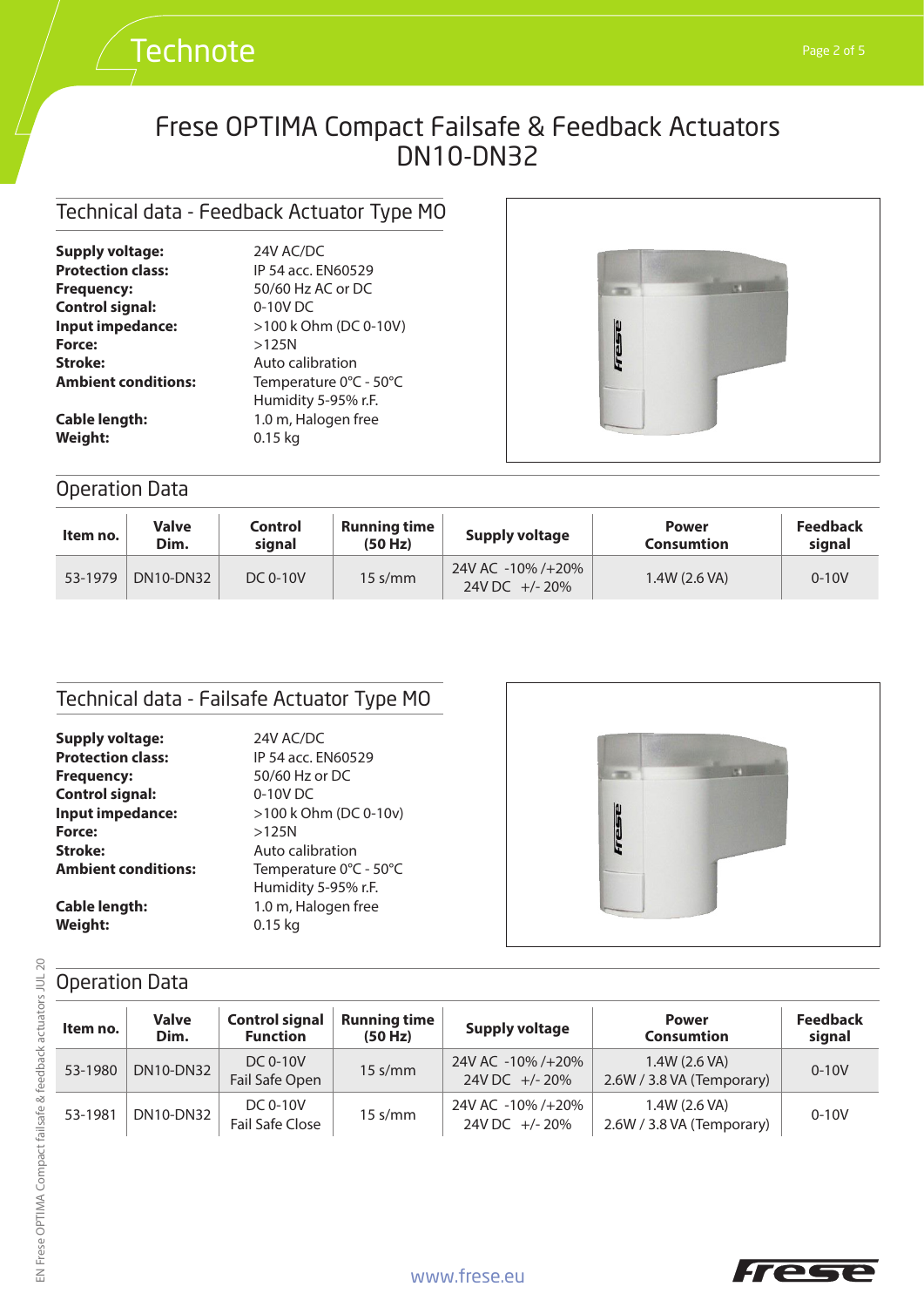## Dimensions [mm] actuator Type MO



Installation positions for actuator Type MO IP54 (All directions)



Wiring diagram actuator Type MO



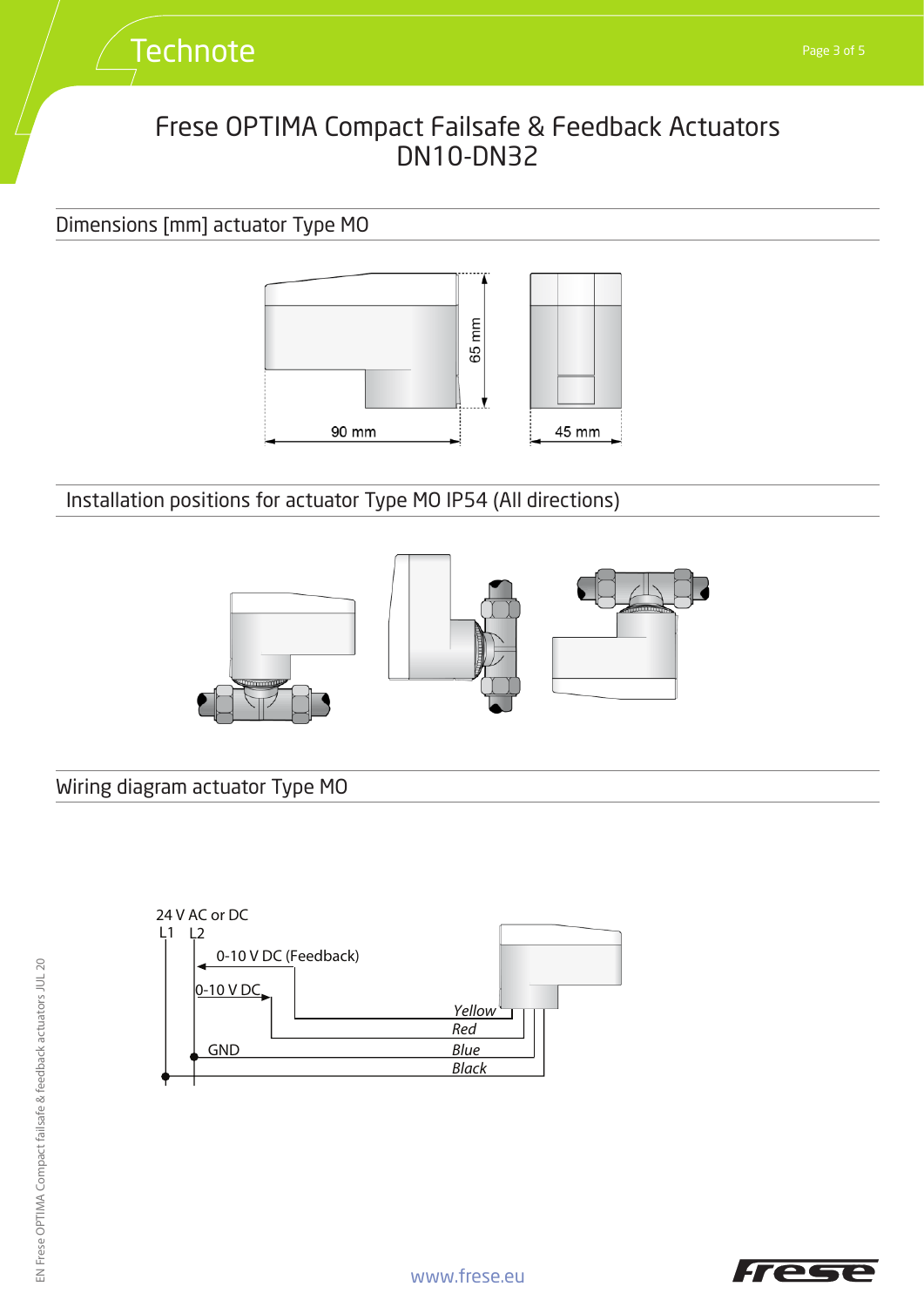## Technical data - Feedback Actuator Type FRS

**Technote** 

| <b>Supply voltage:</b>                                                             | 24V AC/DC                                                                                                 |  |  |
|------------------------------------------------------------------------------------|-----------------------------------------------------------------------------------------------------------|--|--|
| <b>Protection class:</b>                                                           | IP 54 acc. FN60529                                                                                        |  |  |
| <b>Frequency:</b>                                                                  | $50/60$ Hz                                                                                                |  |  |
| Input impedance:                                                                   | $> 100$ k Ohm (DC 0-10 V)                                                                                 |  |  |
| Force:<br>Stroke:<br><b>Ambient conditions:</b><br><b>Cable length:</b><br>Weight: | >160N<br>Auto calibration<br>Temperature 0°C-50°C<br>Humidity 10-90% r.F.<br>2.0 m, Halogen free<br>215 g |  |  |



## Operation Data

| <b>Types</b> | Valve<br>Dim. | Control<br>signal | <b>Running time</b><br>(50 Hz) | <b>Supply voltage</b> | <b>Power</b><br>$^{\circ}$ Consumption $_{\circ}$ | <b>Feedback</b><br>sianal |
|--------------|---------------|-------------------|--------------------------------|-----------------------|---------------------------------------------------|---------------------------|
| 53-1184      | DN10-DN32     | DC $0-10V$        | $8 \frac{\text{s}}{\text{mm}}$ | $AC/DC$ 24 V +/- 15%  | 2.5 VA                                            | $0 - 10V$                 |

## Dimensions [mm] actuator Type FRS



## Wiring diagram actuator Type FRS